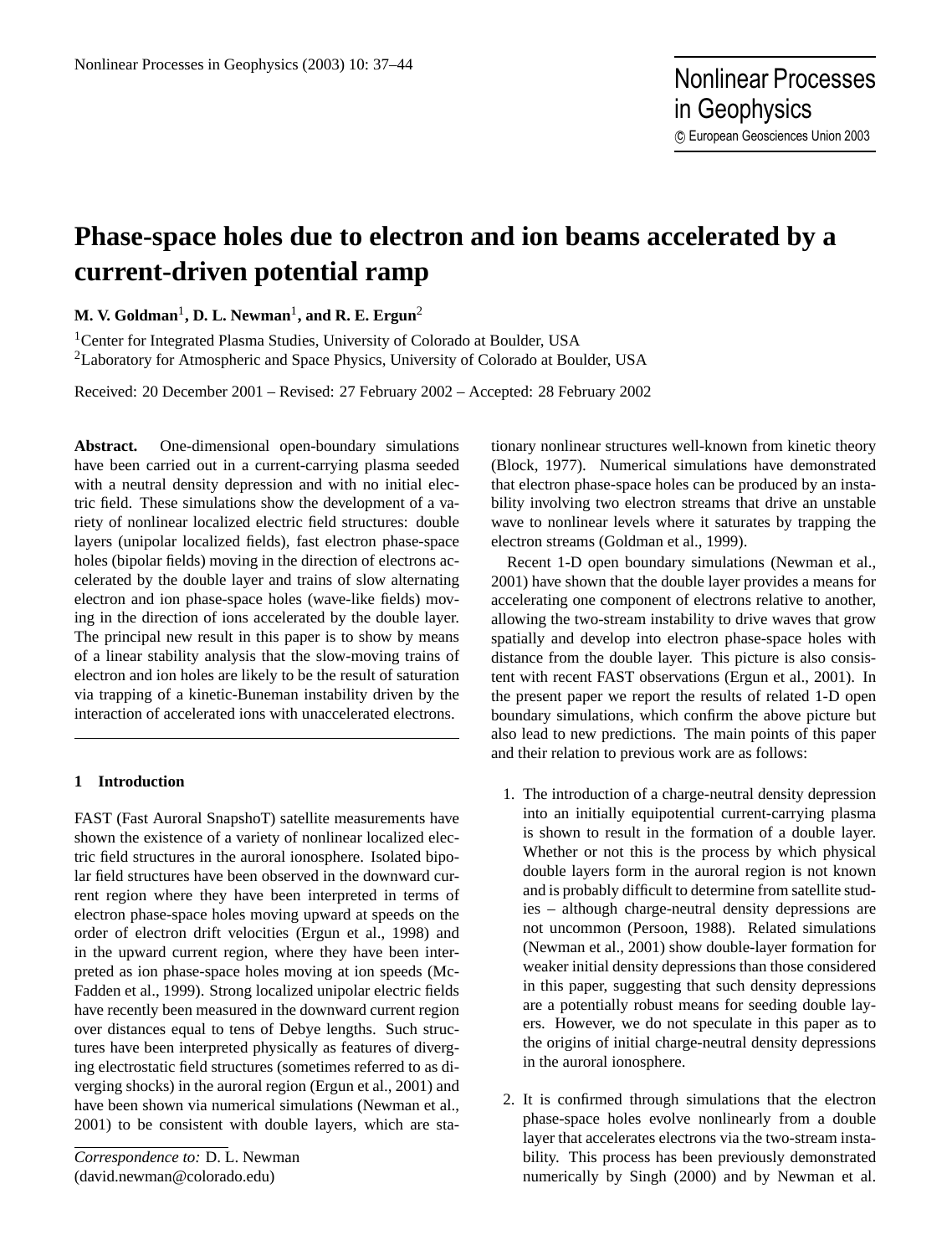(2001); it is supported observationally by Ergun et al. (2001).

- 3. A slow-moving train of alternating electron and ion phase-space holes traveling in the direction of the ions accelerated by the double layer is found to form at later times in these simulations. Similar structures were also found in the numerical simulations of Newman et al. (2001) but they are studied in greater detail here. The relevance of this phenomenon to the auroral ionosphere is not yet known. The simulations suggest that downward-moving electron and ion phase-space holes might appear just below the double layer (i.e. on the ionosphere side) in the downward current region. Although there have been no such measurements in the downward current region to date, ion holes have been measured in the upward current region where accelerated ions are also found.
- 4. A detailed analytical treatment in this paper suggests that the alternating train of slow-moving ion and electron phase-space holes develops out of an electron-ion kinetic instability related to the Buneman instability, which is enabled after ions accelerated by the double layer have traversed many Debye lengths. This analysis has never been presented before to our knowledge. The growth rate, wavenumber and phase velocity of the linearly most-unstable wave are shown to be consistent with the simulations. This agreement supports the hypothesis that the unstable wave traps electrons and ions, leading to the alternating train of slow-moving phasespace holes.

The details of the new simulations are as follows:

A density depression is introduced into an initially stable current-carrying plasma consisting of counterstreaming electron and ion distributions that enter the simulation from opposite boundaries. A potential ramp develops at the location of the density depression as the drifting electrons set up a double layer characterized by spatially separated regions of positive and negative charge density. The potential ramp then accelerates electrons in the direction of their initial drift and the ions (much more slowly) in the opposite direction. In the next stage of evolution, the accelerated electrons participate in a two-stream instability as they interact with "downstream" electrons that are reflected by the potential ramp and are thus confined to the high-potential side of the ramp. The growing wave traps electrons, thereby creating electron phase-space holes moving rapidly in the direction of the accelerated electrons (Goldman et al., 1999). The location of the hole turbulence in relation to the potential ramp, as determined from the simulation, is found to agree reasonably well with recent measurements of hole turbulence in relation to potential ramps found by the FAST satellite in the auroral ionosphere (Ergun et al., 2001). Also in reasonably good agreement are the size of the potential jump in the ramp and characteristics of the electron distribution function.

A new feature found in the simulation at late times is a train of alternating electron and ion holes moving very slowly in the direction of the ion beam. In this paper we present a new theoretical explanation of this feature, which appears in a later stage of evolution – after the *ions* have been accelerated across the initial density depression. We attribute these holes to an electron-ion instability in which the accelerated ion beam interacts with a velocity-steepened hot electron distribution. Such electron-ion instabilities differ from the better-known reactive Buneman instability between cold ions and a cold electron beam. These instabilities are kinetic and arise from Landau-resonant wave-particle interactions. The growth rates are thus smaller than for (fluid) Buneman instabilities. The theoretically-predicted linear growth rate, wavelength and phase velocity of the fastest growing wave all agree fairly well with the properties of the electronion hole train seen in phase space in the simulation. This lends support to the interpretation that the train of electron and ion holes arises from ions and electrons trapped in the potential minima and maxima of the unstable wave. This heuristically motivated analysis is only approximate, since the distributions are varying in both space and time. Soon after the appearance of the train of alternating electron and ion holes moving in the direction of the ion beam, a growing stationary hole appears near the base of the potential ramp and eventually accelerates off in the direction of the accelerated electrons, thereby disrupting the potential ramp – at least temporarily. This disruption event may be associated with a localized Buneman instability, although a conclusive determination will require further analysis.

## **2 Initial conditions, boundary conditions, and development of the potential ramp**

The chosen initial and boundary conditions lead to the development of a quasi-stable potential ramp in a 1-D simulation of an initially equipotential current-driven plasma. In the Vlasov simulations described here, the length of the simulation box is 640  $\lambda_e$ , where the Debye length  $\lambda_e = v_e/\omega_e$  is defined in terms of the *initial* electron distribution. The simulation is run for 2500  $\omega_e^{-1}$ . (The Vlasov code is described more fully in Newman et al., 2001). The current is maintained at the boundaries by having a drifting Maxwellian electron distribution flow into the simulation box from the left and an oppositely drifting ion distribution flow in from the right (these incoming distributions initially fill the box, except as modified by the imposed density depression discussed below). The incoming distributions are chosen to satisfy the Bohm and the Langmuir conditions (Block, 1977) by taking the electron drift  $u_e$  to be equal to the electron thermal velocity  $v_e = (T_e/m_e)^{1/2}$  and the ion drift  $u_i$  to be equal to minus the ion thermal velocity  $v_i = (T_i/m_i)^{1/2}$ . The electron and ion temperatures  $T_e$  and  $T_i$  are taken to be equal, with a ratio of ion to electron mass of  $m_i/m_e = 400$ .

A local charge-neutral depression with a characteristic width of 80 Debye lengths is introduced as an initial con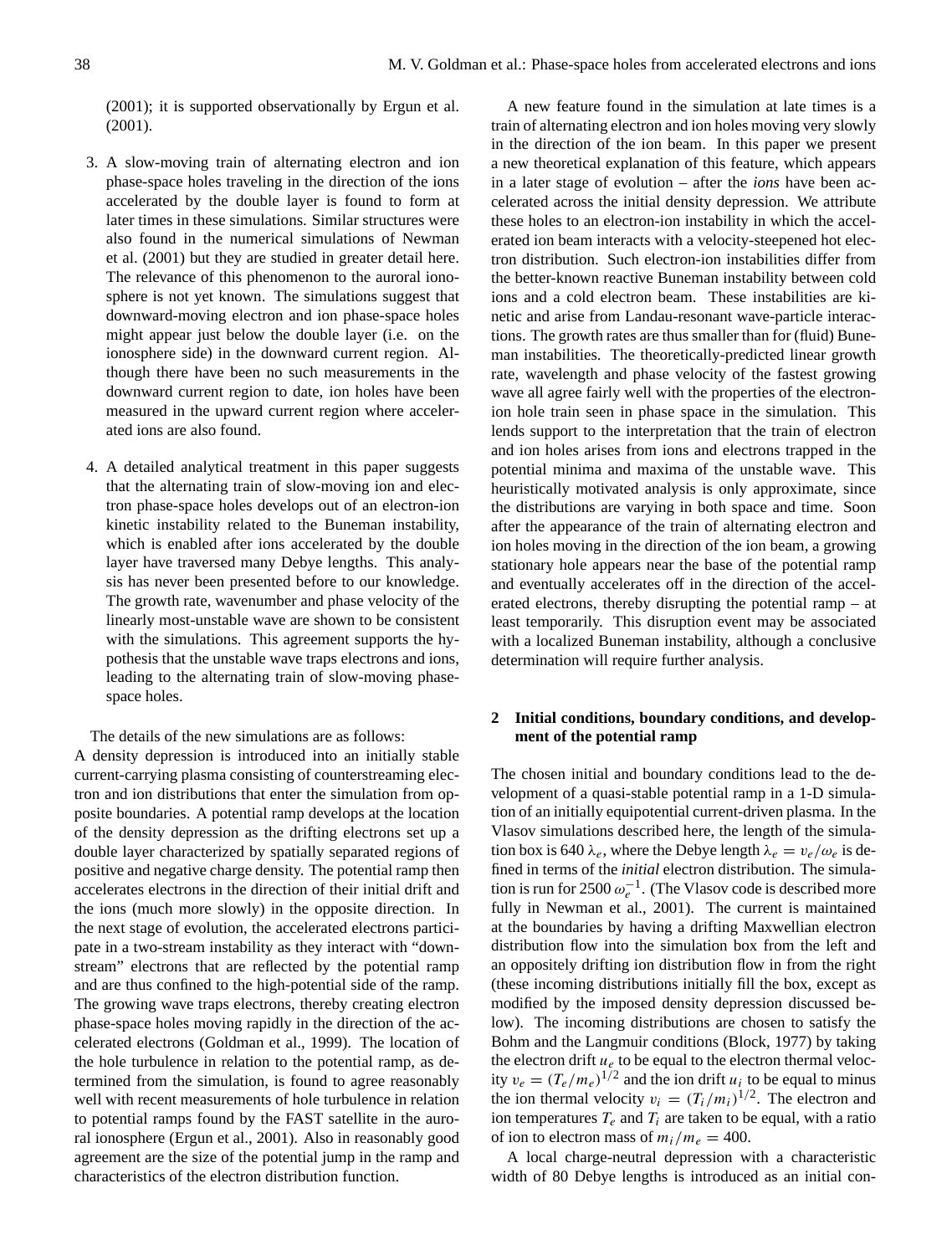dition at the center of the simulation box. The maximum density depression in the simulation discussed in this paper is 50% of the density at the boundaries. (See Newman et al., 2001, for the shape of a similar density depression that differs only in width and depth.) A current depression is associated with this density depression, although similar results are found when the beam fluxes, and hence the currents, are kept constant in the density depression by locally increasing the drift velocity (Mangeney, 2001; Newman et al., 2001; Carlqvist, 1972). The time for development of a potential ramp is rather sensitive to the depth and spatial width of the density depression, with shallow and/or wide depressions leading to long delays in the appearance of the ramp. Related simulations show that electron phase-space holes can appear even without a well-defined ramp.

A more complicated boundary condition is required for the flux of ions entering from the left boundary and the flux of electrons entering from the right boundary. These fluxes can change with time as growing phase-space holes effectively heat the particles (this is especially true of the electron flux). The distributions at the boundaries are obtained by space-averaging over adjacent narrow layers and are gradually phased in across the width of the layer.

The boundary values of the potential and electric field are both fixed at zero at the left boundary throughout the run while the potential and field are allowed to float at the right boundary with an *initial* value of zero for both. It is important to note that in these simulations there is no initial potential difference between the two boundaries. This is in contrast to other recent "potential-driven" simulations (Singh, 2000), in which both a potential ramp and electron phase-space holes were found.

In our simulations, the potential ramp develops as electrons begin to transit the density depression from one direction and ions from the other (hence, an initial double layer of charge is formed with an associated localized electric field and potential ramp). The magnitude of the potential difference at the two boundaries is determined self-consistently.

## **3 Evolution of two-stream instability and fast electron phase-space holes**

After a short initial transient phase, in which Langmuir waves driven by the initial current inhomogeneity transit and then leave the simulation box, both an incipient potential ramp and the first electron phase-space hole appear. The potential ramp accelerates an electron component moving to the right and reflects the slow electron component moving to the left. Both of these components coexist just to the right of the ramp and constitute a bimodal electron distribution that is unstable to the two-stream instability. It is known that an initial two-stream instability in a homogeneous plasma saturates by creating electron phase-space holes as the growing unstable mode traps the streams (Goldman et al., 1999). In the present simulation, the process occurs in space as well as time and the origin of the spatially localized unstable two-stream in-



**Fig. 1.** Phase-space "snapshots" showing  $f_e(x, v)$  and  $f_i(x, v)$  at four different times: **(a)**  $\omega_e t = 45$ ; **(b)**  $\omega_e t = 700$ ; **(c)**  $\omega_e t = 1350$ ; and **(d)**  $\omega_e t = 1712$ .

stability is now determined by the position of the potential ramp. If the two electron populations have the same density and temperature, the resulting phase-space holes will prop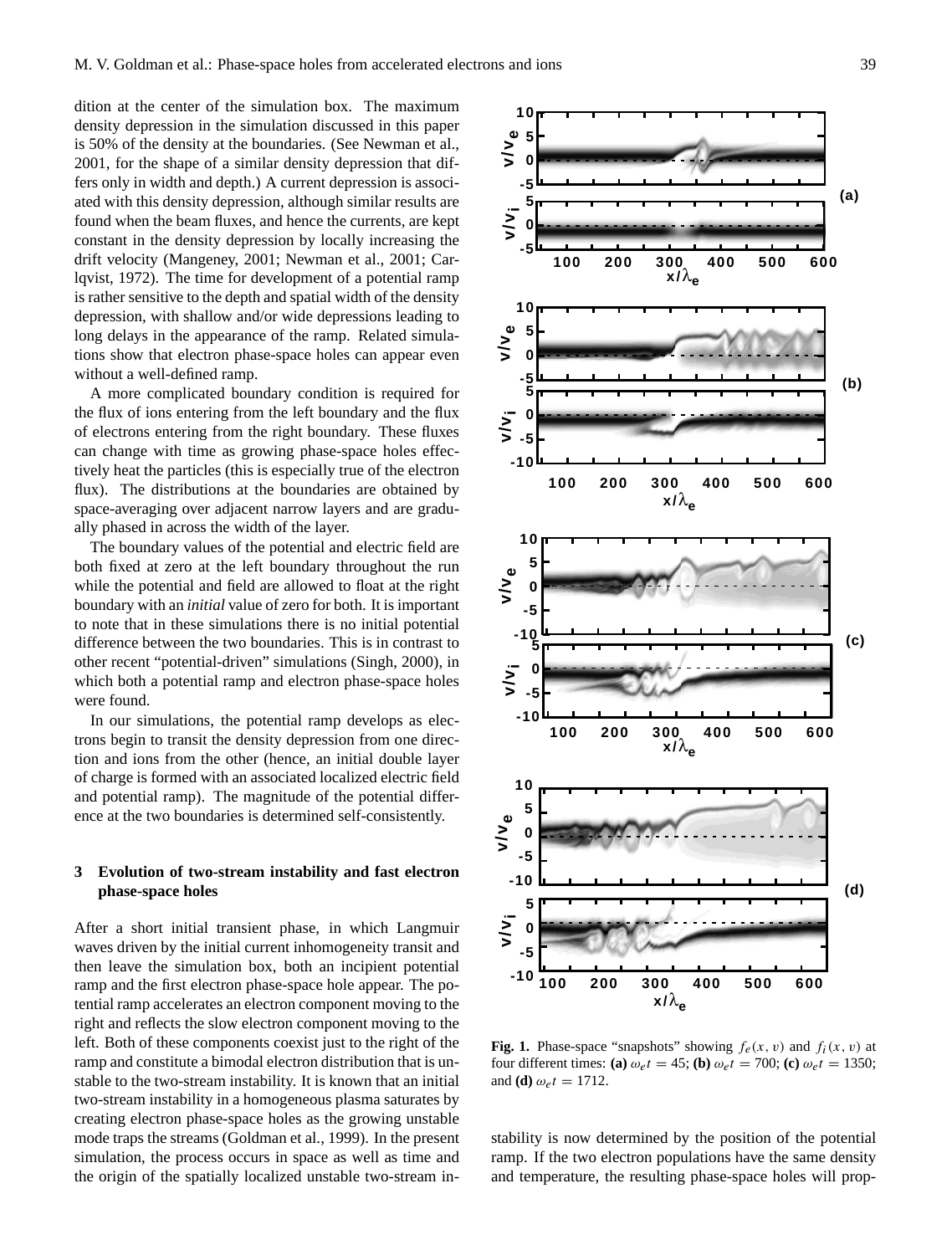agate at the mean velocity of the total electron distribution which, for this case, is one-half the velocity of the accelerated electrons.

Such fast electron phase-space holes are seen in Figs. 1a and b, which show the behavior of particles in both electron and ion phase space at two early times. At the first time  $(\omega_e t = 45)$ , after the transients have exited the simulation box, the first electron hole is seen to be forming near the center of the box as the accelerated electron beam interacts with the stationary (reflected) component of electrons. The ions have not yet had time to transit the spatial width of the initial density depression. Further to the left and right of the center of the simulation box we can see the original drifting electron and ion distributions, which are stable to electron-ion instabilities.

At the later time of Fig. 1b ( $\omega_e t = 700$ ), we see the effect of a fully-developed stationary ramp in electron phase space. There is a well-defined beam of accelerated electrons occupying a "stand-off" spatial interval to the right of the ramp and to the left of where the holes form. In this interval there is also a component of (reflected) electrons centered at zero velocity, as well as the original drifting ion distribution moving at the slow ion thermal velocity (which scales the velocity axis in the ion phase-space plots of Fig. 1). If we were to view a movie beginning at this time we would see the holes moving off to the right quickly while the ramp remains essentially stationary.

A summary of the time history is shown in Fig. 2, which is a grayscale plot of the dimensionless electric field intensity as a function of space (horizontal axis) and time (vertical axis). Each successive horizontal slice can be regarded as a frame of a "movie." Notable at early times on the right are the fast electron holes moving to the right, which show up as bipolar fields (the shallow slope of the bipolar field structures signifies a large velocity). The double layer ramp field appears as the dark vertical feature near  $x = 320\lambda_e$ . Other features indicated in Fig. 2 will be discussed later.

By time  $\omega_e t = 700$ , the ions accelerated towards the left have been able to transit the entire spatial width of the density depression and show up as a well-defined ion beam just to the left of center in Fig. 1b. This marks the beginning of a new stage, seen in Figs. 1c and d, which we interpret in terms of ion-electron beam "Buneman-like" instabilities discussed in the following section.

## **4 Electron-ion instabilities and slow trains of electron and ion holes**

If we look just to the left of the ramp in Fig. 1b, we see a ("cold") ion beam accelerated towards the left, together with "warmer" ion and electron beams. We shall show that this configuration of beams is unstable, and that the evolution from time  $\omega_{e}t = 700$  (Fig. 1b) to just before  $\omega_{e}t = 1350$ (Fig. 1c) is due to an electron-ion instability.

At the later times of Figs. 1c, and d, one can identify spatially-alternating ion holes and electron holes to the left of center, which are moving slowly to the left, in the direction of the ion beam. Thus, the ion hole centers coincide with the electron hole edges, and *vice versa*. The electric fields associated with these holes appear in the time history of Fig. 2 for times  $\omega_e t \gtrsim 700$  as the slower train of alternating positive and negative amplitude, which is moving to the left in the region to the left of center. From the slope of the  $x-t$  plot, we can estimate the velocity of these structures as  $-3.3v_i$ , where  $v_i$  is the (initial) ion thermal velocity. We shall see that this is slightly slower than the range of velocities of the accelerated ions.

We offer the following tentative explanation for these alternating electron and ion holes associated with the field maxima and minima moving to the left in Fig. 2: By the nonlinear stages seen in Figs. 1c and d, the putative unstable wave has saturated by trapping the particles that drive it  $$ both the slow-moving ions and the slow part of the hot electron beam distribution function. Since ions are trapped in potential minima but electrons are trapped in potential maxima (minima of potential energy), the trapped particles will show up as holes in both electron and ion phase space, as seen in Fig. 1d. We now attempt to quantify this explanation in terms of electron-ion instabilities.

First, we review the properties of electron-ion instabilities. We shall refer to the unstable interaction of an electron beam drifting at velocity  $v_0$  with respect to one or more ion beams as an electron-ion instability (Stringer, 1964; Ahedo and Lapuerta, 2001).

For two cold beams, this becomes a classic textbook example of the standard Buneman instability (Nicholson, 1983): In the frame of the ions, the complex frequency of the fastest growing mode (with wavenumber,  $k = \omega_e/v_0$ ) is given by  $\omega = (1 + \sqrt{3}i)(m_e/m_i)^{1/3}$ . The growth rate is fast; for our mass ratio of 400 the time for one e-folding is just 8  $\omega_e^{-1}$ . The frequency and growth rate are both larger than the ion plasma frequency but smaller than the electron plasma frequency. (For this reason the first order density response is not quasineutral; the electron density response is larger than the ion density response). The phase velocity of this mode is  $v_{\phi} = (v_0/2)(m_e/m_i)^{1/3}$ , which is small compared to the relative drift velocity  $v_0$ . When the ions are drifting in the direction opposite to the electron beam with velocity  $v_{ib}$ , the phase velocity of the unstable mode is reduced by  $-v_{ib}$  due to the frame transformation, so that the most unstable linear wave can be stationary or even moving in the direction of the ions.

When one or both of the beams has a sufficiently high temperature, the instability must be treated by kinetic theory (Stringer, 1964) and the growth rate is reduced or even suppressed (i.e. there is no longer instability). A simple kinetic analysis reveals that the initial two drifting Maxwellians in the simulation with  $u_e = v_e$  and  $u_i = -v_i$  (constituting the current at  $t = 0$ ) are stable against the electron-ion instability (Nicholson, 1983).

However, at time  $\omega_e t = 500$  and afterwards, the ion beam to the left of center in Figs. 1b and c has been accelerated by the ramp to such a degree that it is now a "colder" ion beam.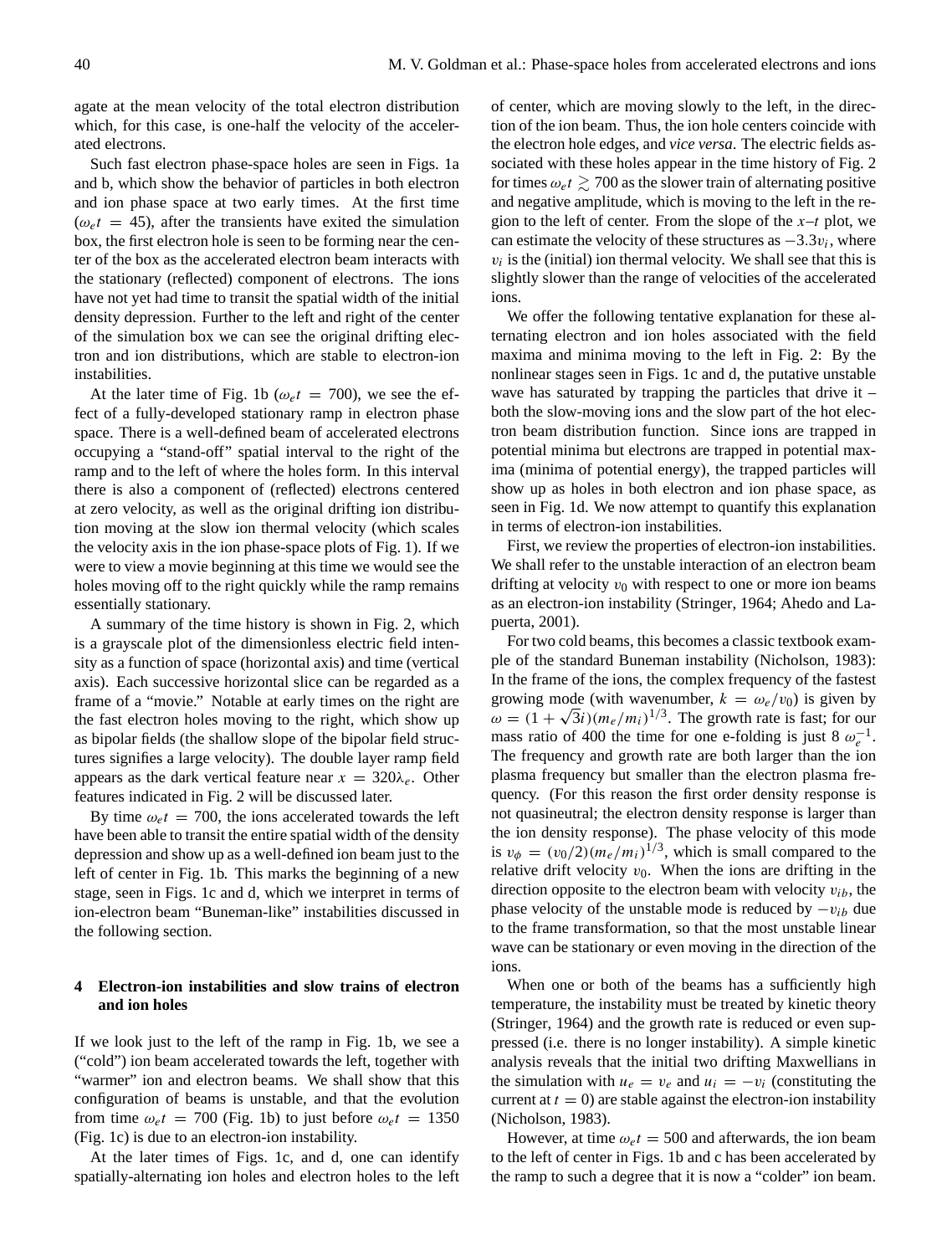

**Fig. 2.** Time history of the electric field over the duration of the run in the interior of the simulation domain.

The accelerated ion beam interacts with the original and stillpresent (but modified) electron and ion populations, leading to a slow kinetic electron-ion instability local to the region of the accelerated ions. This instability is enhanced by the distorted hot electron distribution, as we shall soon see. This slow electron-ion instability is related to a Kindel-Kennel (Kindel and Kennel, 1971) instability in one-dimension. The unstable waves are related to ion-acoustic waves, although they are *not* quasineutral. In the ion rest frame their phase velocity is on the order of the ion-acoustic velocity. We will now show that the growth rate, phase velocity and wavelength of such an electron-ion instability are consistent with the simulation stages between the time of Fig. 1b and just before the time of Fig. 1c.

Figure 3 shows the distribution functions  $f_s(x, v)$  in electron  $(s = e)$  and ion  $(s = i)$  x-v phase space at time  $\omega_e t = 904$ . The two inner frames are intensity plots of  $f_e$  and  $f_i$  as in Fig. 1. The outer frames contain "cuts" of the velocity distribution functions near the center of the simulation at equally-spaced locations  $\delta x_i = 10j\lambda_e$ , where  $j = 0, \pm 1, \pm 2, \ldots$  From Fig. 3, it is clear that there are two distinct ion beams to the left of center (i.e. at  $j < -2$ ), in the region where the ions have been accelerated and where there is a single (distorted) electron beam. In order to determine whether beam-excited wave instabilities in this region can explain the train of alternating ion and electron holes moving slowly to the left, we have fitted analytic functions of velocity to the pair of ion beams and the electron beam at two locations,  $j = -4$  and  $j = -6$ , and have used these analytic distributions in the dielectric function to find linearly unstable modes. Since the ion and electron velocity distributions produced by the simulation in this region have tails, we have used a so-called kappa-distribution (Summers and Thorne, 1991), for  $f_s(v)$  for each of the three particle species,  $s = e$ ,  $s = i_1$  or  $s = i_2$ , rather than a Maxwellian. The form of the kappa-distribution function ( $\kappa = 1$ ) is

$$
f_s(v) = \frac{2\tilde{n}_s}{\pi \tilde{v}_s} \left[ 1 + \left( \frac{v - \tilde{v}_{ds}}{\tilde{v}_s} \right)^2 \right]^{-2}.
$$
 (1)

Here the quantities  $\tilde{n}_s$ ,  $\tilde{v}_s$ , and  $\tilde{v}_{ds}$  represent, respectively, the density, thermal velocity, and drift velocity of each of the species (in units of the *initial* electron/ion densities and thermal velocities). These are the three fitted parameters for each distribution. The values of these parameters for the two chosen locations are given in Table 1.

The dispersion relation for kinetic electron-ion instabilities when there are two ion "species" or components and one electron component is given by

$$
0 = 1 + \chi_e(k, \omega) + \chi_{i1}(k, \omega) + \chi_{i2}(k, \omega).
$$
 (2)

The quantities  $\chi_s$  are the susceptibilities measuring the linear density response of each of the three species. From a linear stability treatment of the Vlasov equation for the distributions given by (1), the susceptibility  $\chi_s$  for species s takes the form

$$
\chi_s(k,\omega) = -\frac{\tilde{\omega}_s^2}{k^2 \tilde{v}_s^2} \left[ \frac{\xi_s + 3i}{(\xi_s + i)^3} \right],\tag{3a}
$$

$$
\xi_s = \frac{\omega - k\tilde{v}_{ds}}{k\tilde{v}_s},\tag{3b}
$$

where  $\tilde{\omega}_s = 4\pi n_s e^2/m_s$  is the plasma frequency of species s.

In the so-called "cold plasma" or "fluid" limit characterized by  $\xi \rightarrow \infty$ , the susceptibilities take the usual form,  $\chi_s = -\tilde{\omega}_s^2/(\omega - k\tilde{v}_{ds})^2$ , which is independent of the thermal velocities  $v_s$ . (In this limit, with one cold ion beam and one cold electron beam, the usual fluid Buneman instability is derived.) The slow electron-ion instability is well-known in the literature and is discussed by Davidson (1972) for two cold ion beams and one hot (Maxwellian) electron component. The electron distribution function in the accelerated ion region left of center of phase space is "hot" (with a kappa distribution). Therefore, the two ion beams do not yield susceptibilities that correspond to the "cold plasma" limit. The result of numerically solving Eq. (2) at the two chosen spatial locations are given in Table 2.

The growth rates are smaller than for the cold-electron cold-ion Buneman instability, whose wavelength is also shorter ( $k\lambda_e \approx 1$ ). Waves with the growth rates of Table 1 efold roughly six times from the time the ions have traversed the density depression, growing in amplitude by a factor of  $\sim$  400. It is tempting to associate the nonlinearly evolved growing wave in this instability as the source of particle trapping leading to the alternating electron and ion holes seen in Figs. 1c and 1d. This hypothesis is strengthened by the following two additional facts: The phase velocity of the wave is on the order of the velocity of the train of electron and ion holes in phase space  $(-3.3v_i$  according to Fig. 2), since the phase velocity and group velocity of this acoustic-like instability are essentially the same. Furthermore, the wavelength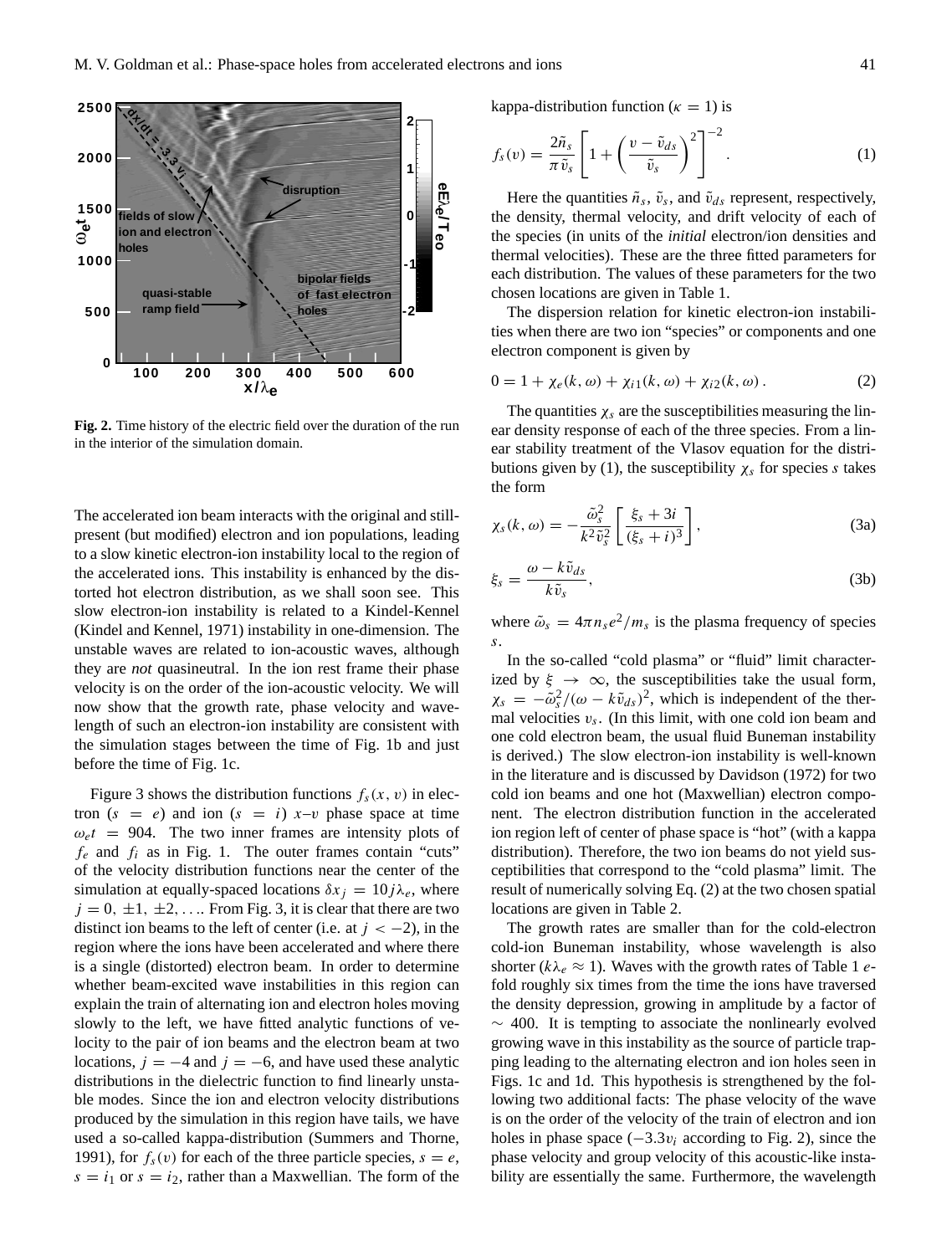**Fig. 3.** Electron and ion distributions at  $\omega_e t = 904$ . The "cuts" (outer frames) map to the region near the center of the distribution-function intensity plots (inner frames) as indicated by the dashed lines connected to a subset of the cuts.

**Table 1.** Parameters of fits to electron and ion distributions of Eq. (1) for two values of x at  $\omega_{e}t = 904$ 

| Position $(\delta x)$ | $-40\lambda_e$ |             |          | $-60\lambda_e$  |         |          |
|-----------------------|----------------|-------------|----------|-----------------|---------|----------|
|                       | $n_{\rm s}$    | $v_{\rm s}$ | $v_{ds}$ | $\tilde{n}_{s}$ | $v_{s}$ | $v_{ds}$ |
| electrons $(s = e)$   | 0.96           | 1.60        | 1.10     | 1.10            | 1.70    | 1.10     |
| fast ions $(s = i1)$  | 0.31           | 0.55        | -4.25    | 0.31            | 0.55    | $-3.80$  |
| slow ions $(s = i2)$  | 0.33           | 0.70        | 0.00     | 0.42            | 0.70    | -0.50    |

**0.1**

**0**

**(ni - n**

**e)/n o**

**-0.1**

of the fastest growing wave ( $\lambda \approx 2\pi \lambda_e/0.47 \approx 13\lambda_e$ ) is on the order of the observed hole size.

The hole separation distance in the simulation can be determined from Fig. 1 or from the corresponding electric field or charge density as a function of position. In Fig. 4, we have plotted the difference in density between electrons and ions (in units of the initial density), which is proportional to the charge density, at time  $\omega_e t = 904$ . The wave structure is already evident with a characteristic wavelength in a range between 0.4 and 0.7 (in units of the *initial* Debye length), although the by-now saturated wave is rather aperiodic. This kinetic instability, like the cold Buneman instability, is not quasineutral; we note from Table 2 that none of the susceptibilities have absolute values significantly larger than one.

There are several reasons why this interpretation of the origin of the slowly moving train of alternating electron and ion holes cannot be more than heuristic in nature: First, the particle distributions are changing fairly quickly in both space and time, both as a result of the acceleration process and due to the evolving trapping potentials. Hence, a linear electron-ion instability analysis based on unchanging characteristic particle drifts and thermal widths cannot be correct except in some average sense. Furthermore, over a very narrow spatial region in the *center* of the potential ramp itself, *both* the electron and ion beams are accelerated and fairly cold, so that the strong, fast Buneman instability may occur in this narrow



**-80 0 80** δ**x/**λ**<sup>e</sup> 0**

**charge density**

region (and be likely to require an eigenvalue-eigenfunction treatment).

A second difficulty with this interpretation is that this instability occurs over a rather broad range of wavenumbers, so the wave coherence necessary for particle trapping may be hard to achieve without some method of scale selectivity. Selectivity may be provided by the faster Buneman instability in the small range near the center of the simulation cell. Waves would then propagate out of the central region and into the kinetic-Buneman instability region,

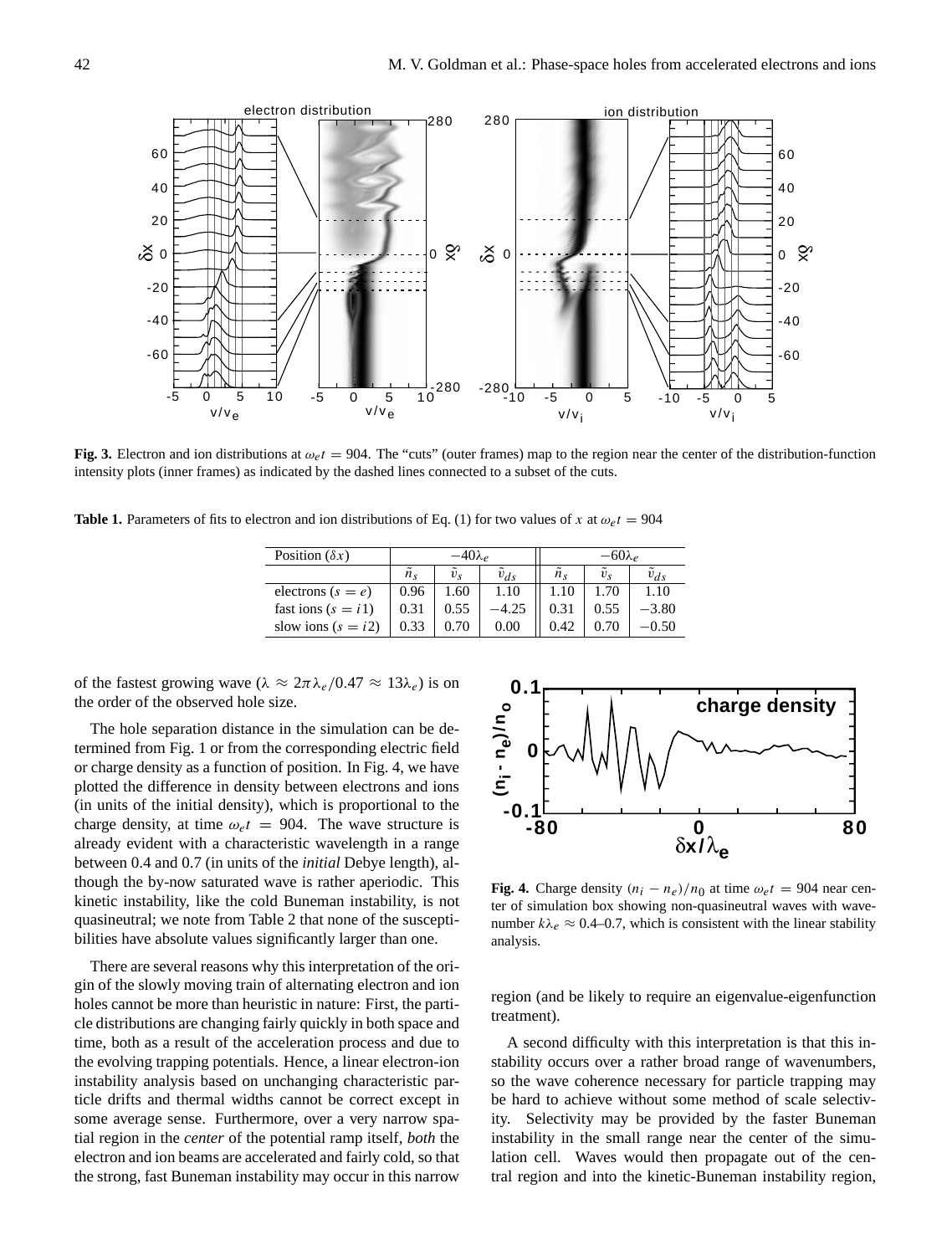**Table 2.** Properties of most-unstable waves moving to the left at two positions for the distributions of Eq. (1) with parameter values from Table 1

| Position $(\delta x)$              | $-40\lambda_e$ |            | $-60\lambda_e$ |            |
|------------------------------------|----------------|------------|----------------|------------|
| wavenumber $(k\lambda_e)$          | 0.470          |            | 0.470          |            |
| growth rate $(\gamma/\omega_i)$    | 0.119          |            | 0.102          |            |
| real frequency $(\omega/\omega_i)$ | $-1.68$        |            | $-1.49$        |            |
| phase velocity $(\omega/kc_s)$     | $-3.57$        |            | $-3.17$        |            |
| susceptibilities                   | $Re(\chi)$     | $Im(\chi)$ | $Re(\chi)$     | $Im(\chi)$ |
| electrons $(\chi_e)$               | $-0.445$       | $-2.43$    | $-0.246$       | $-2.71$    |
| fast ion beam $(\chi_{i1})$        | $-0.432$       | 2.45       | $-0.468$       | 2.79       |
| slow ion beam $(\chi_{i2})$        | $-0.123$       | 0.02       | $-0.286$       | $-0.08$    |

**Table 3.** Properties of rightward moving waves at same wavenumber as fastest-growing leftward moving wave in Table. 2

| Position $(\delta x)$              | $-40\lambda_e$ |            | $-60\lambda_e$ |            |  |
|------------------------------------|----------------|------------|----------------|------------|--|
| wavenumber $(k\lambda_e)$          | 0.470          |            | 0.470          |            |  |
| growth rate $(\gamma/\omega_i)$    | 0.027          |            | 0.048          |            |  |
| real frequency $(\omega/\omega_i)$ | 0.323          |            | 0.117          |            |  |
| phase velocity $(\omega/kc_s)$     | 0.687          |            | 0.249          |            |  |
| susceptibilities                   | $Re(\chi)$     | $Im(\chi)$ | $Re(\chi)$     | $Im(\chi)$ |  |
| electrons $(\chi_e)$               | 0.09           | $-2.98$    | 0.24           | $-3.12$    |  |
| fast ion beam $(\chi_{i1})$        | $-0.06$        | 0.00       | $-0.09$        | 0.01       |  |
| slow ion beam $(\chi_{i2})$        | $-1.03$        | 2.98       | $-1.15$        | 3.11       |  |

where their growth rate decreases. In the kinetic region, the broader range of wavenumbers corresponding to growing waves would permit amplification of the already partially grown waves from the unstable region near the center, where the electrons have a larger drift with respect to the ions.

We note from the susceptibility values in Table 2 that the slow ion beam (with drift velocity close to zero) essentially does not participate in this instability. The instability is driven mainly by the interaction of electrons with the ion beam at  $-4.25v_i$ . If the slow ion beam is left out of the dispersion relation, the properties of this instability are essentially unchanged. However, there is another unstable root to the dispersion relation in Eq. (2). At the same wavenumber as in Table 2 (i.e.  $k\lambda_e = 0.470$ ), this root has a lower growth rate of about 40% of the fast-ion-beam instability, as seen in Table 3. The phase velocity of this more slowly growing mode is positive but it cannot travel very far because the slow ion beam is reflected by the double layer field and disappears just to the right of its reflection point near  $\delta_x = -20\lambda_e$  (see Fig. 3).

Finally, we remark that the disruption of the double layer evident around time  $\omega_e t = 1350$  in both Fig. 1 and Fig. 2 is initiated by the appearance of a giant electron hole that spins in place before accelerating to the right and destroying the double layer. Thus, not only does the double layer lead to the creation of phase-space holes but it appears that holes can react back on the double layer, thereby influencing its lifetime. It seems likely that there is once again an underlying instability, probably of the Buneman variety, since the center of the disrupting hole is slowly moving or stationary for a while before moving off quickly to the right. The lifetime of the double layer in this simulation is on the order of  $1000\omega_e^{-1}$ , a value that probably depends on the ion mass. Since  $m_i = 400m_e$  in these simulations (smaller by a factor of almost 80 than the mass of oxygen, which can be the dominant ion species in the auroral ionosphere), the lifetime of the double layer with the physical ion mass should be correspondingly longer. Other factors, such as details of the initial distribution functions, could also affect the longevity of the double layer.

#### **5 Conclusions**

New 1-D open-boundary Vlasov simulations of a currentcarrying plasma with an initial density depression but no initial electric field show the development of many different kinds of spatially-localized electric fields. At early times, the flow of a higher density of electrons *into* the density depression and a lower density of electrons *out of* the density depression creates the charge separation which leads to a potential ramp (corresponding to both a localized electric field and a double layer of total charge density). Subsequently, electrons are accelerated by the potential ramp into a higher velocity beam which interacts with the slow electron component consisting of electrons both incident from the opposite direction and reflected by the ramp. This leads to a twostream instability, which saturates by trapping both the fast (accelerated) and the slow electron components. In electron phase space, this shows up as a series of *holes* that can merge with one another and that grow in size as the double layer develops. The unipolar electric field of the quasistationary